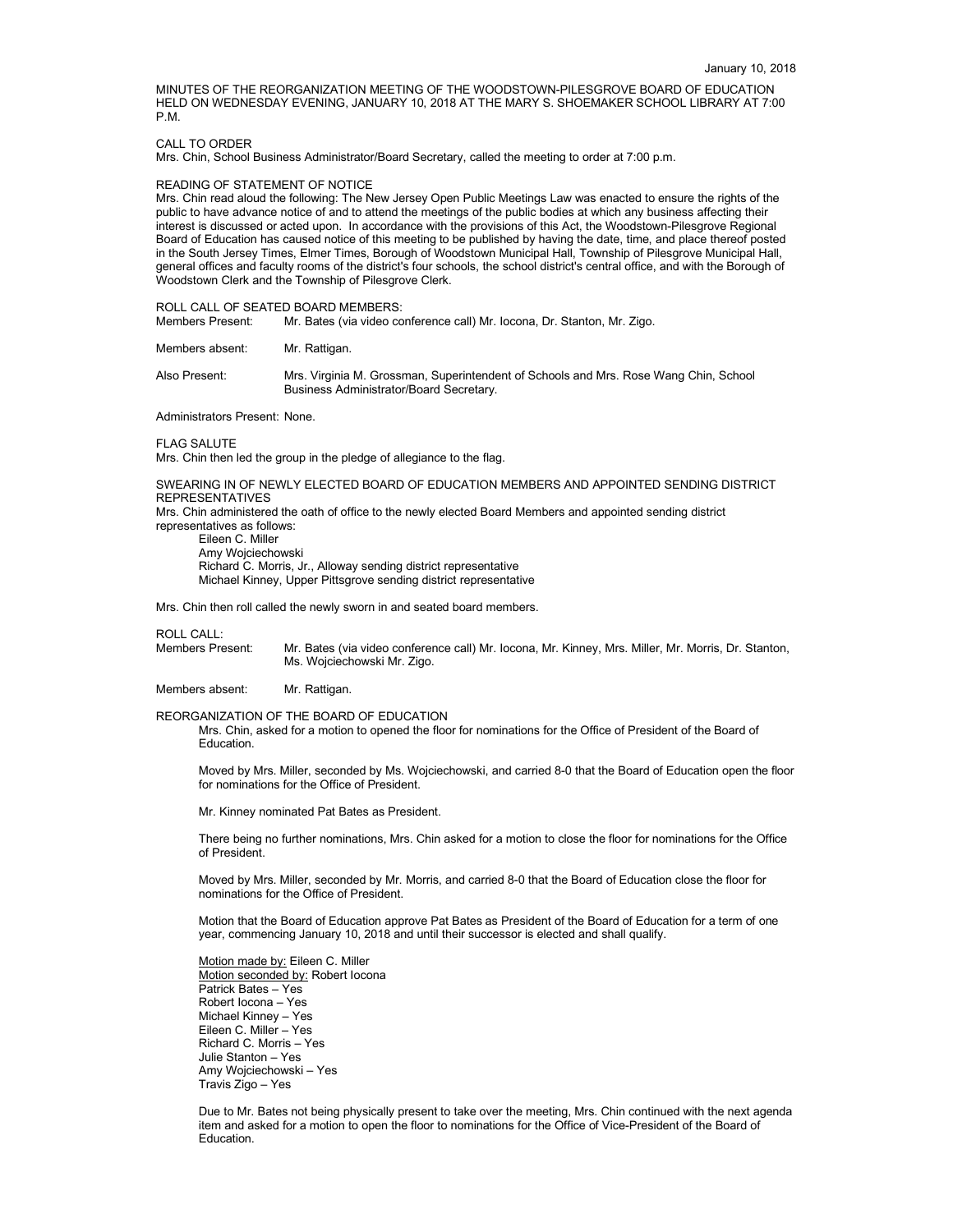Moved by Mrs. Miller, seconded by Dr. Stanton, and carried 8-0 that the Board of Education open the floor for nominations for the Office of Vice-President. Mr. Iocona nominated Eileen Miller as Vice-President.

There being no further nominations, Mrs. Chin asked for a motion to close the floor for nominations for the Office of Vice-President.

Moved by Mr. Morris, seconded by Mr. Kinney, and carried 8-0 that the Board of Education close the nominations for the Office of Vice-President.

Motion that the Board of Education approve Eileen C. Miller as Vice-President of the Board of Education for a term of one year, commencing January 10, 2018 and until their successor is elected and shall qualify.

Motion made by: Robert Iocona Motion seconded by: Julie Stanton Patrick Bates – Yes Robert Iocona – Yes Michael Kinney – Yes Eileen C. Miller – Yes Richard C. Morris – Yes Julie Stanton – Yes Amy Wojciechowski – Yes Travis Zigo – Yes

Mrs. Chin the turned the meeting over to Mrs. Eileen C. Miller, Vice Present.

# APPOINTMENT OF BOARD SECRETARY

Motion that the Board of Education, approve, by resolution, and pursuant to N.J.S.A. 18A: 17-5, the appointment of Mrs. Rose Wang Chin, as Board Secretary effective immediately for a one year term that expires January 15, 2019.

Motion made by: Michael Kinney Motion seconded by: Julie Stanton Patrick Bates – Yes Robert Iocona – Yes Michael Kinney – Yes Eileen C. Miller – Yes Richard C. Morris – Yes Julie Stanton – Yes Amy Wojciechowski – Yes Travis Zigo – Yes

CODE OF ETHICS TRAINING - Mrs. Miller reviewed the Code of Ethics attachments with the Board.

Motion to approve the following resolution:

RESOLVED, that the New Jersey School Boards Association "Code of Ethics" shall be considered the official Code of Ethics of the Woodstown-Pilesgrove Regional Board of Education.

Motion made by: Julie Stanton Motion seconded by: Travis Zigo Patrick Bates – Yes Robert Iocona – Yes Michael Kinney – Yes Eileen C. Miller – Yes Richard C. Morris – Yes Julie Stanton – Yes Amy Wojciechowski – Yes Travis Zigo – Yes

ADOPTION OF OFFICIAL NEWSPAPERS

Motion to authorize the South Jersey Times and the Elmer Times be adopted as the official newspapers to be used for the advertisement of meetings and legal ads and all other necessary public notifications for 2018.

Motion made by: Julie Stanton Motion seconded by: Richard C. Morris Patrick Bates – Yes Robert Iocona – Yes Michael Kinney – Yes Eileen C. Miller – Yes Richard C. Morris – Yes Julie Stanton – Yes Amy Wojciechowski – Yes Travis Zigo – Yes

# OPEN PUBLIC MEETINGS ACT/ESTABLISH MEETING DATES, TIME AND PLACE

Motion that the Board of Education approve the Open Public Meetings Act Resolution and Board of Education meeting dates for 2018 through to the next reorganization meeting in January 2019. (see page )

Motion made by: Amy Wojciechowski Motion seconded by: Julie Stanton Patrick Bates – Yes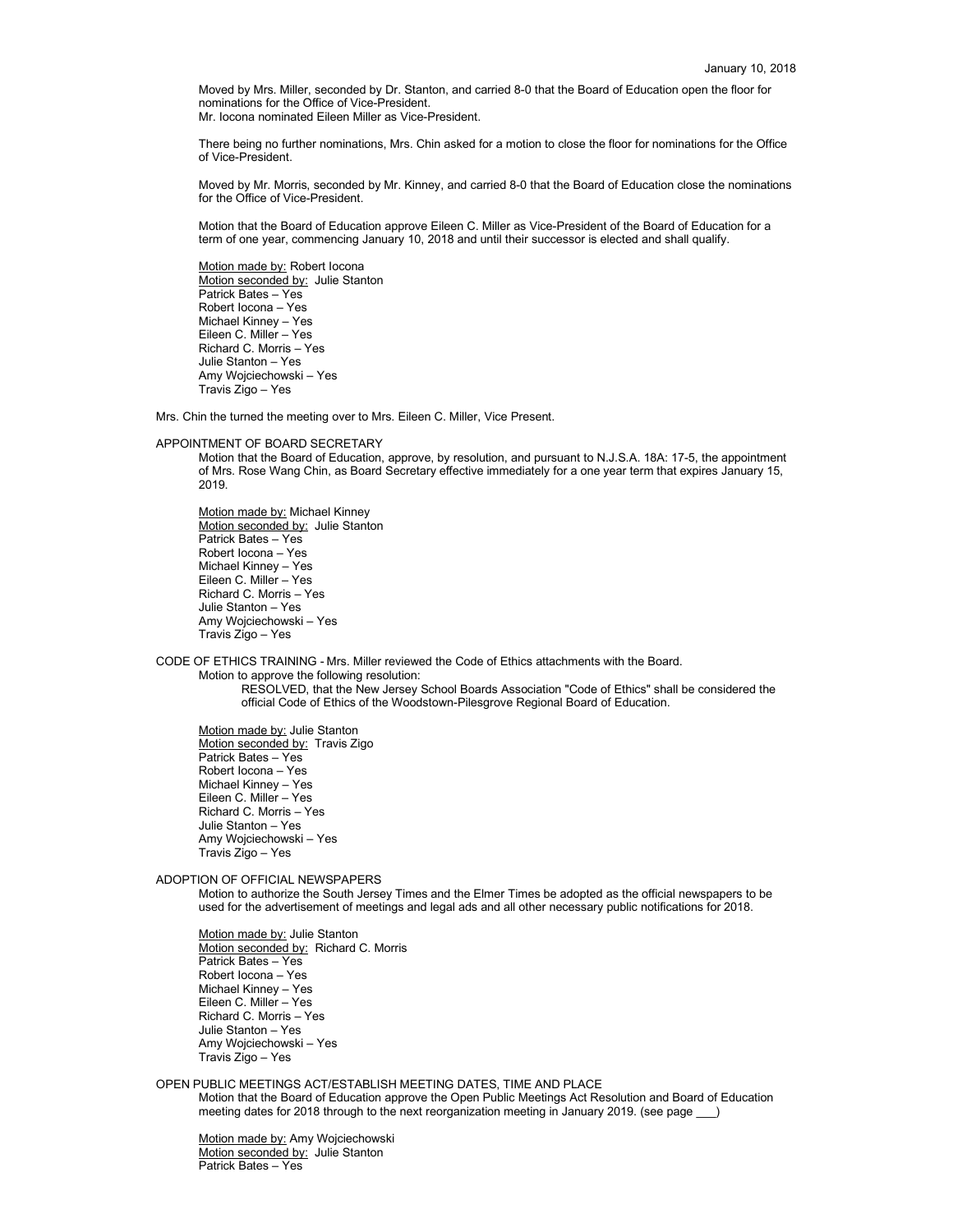Robert Iocona – Yes Michael Kinney – Yes Eileen C. Miller – Yes Richard C. Morris – Yes Julie Stanton – Yes Amy Wojciechowski – Yes Travis Zigo – Yes

# PARLIAMENTARY PROCEDURES

Motion to approve the following resolution:

Except as may otherwise be provided by law, the proceedings of the Woodstown-Pilesgrove Regional School District School Board shall ordinarily be conducted according to Robert's Rules of Order; provided, that a failure to observe or enforce such rules shall in no manner affect the regularity, validity or legality of any action or proceeding taken by the Board. The School Board, in its discretion, hereby reserves the right to proceed at any time otherwise than as prescribed in Robert's Rules of Order and to appoint the board secretary and board attorney to act as the parliamentarians for 2018.

Motion made by: Julie Stanton Motion seconded by: Robert locona Patrick Bates – Yes Robert Iocona – Yes Michael Kinney – Yes Eileen C. Miller – Yes Richard C. Morris – Yes Julie Stanton – Yes Amy Wojciechowski – Yes Travis Zigo – Yes

### BOARD POLICIES/REGULATIONS

Motion to adopt all existing Board Policies and Procedures.

Motion made by: Michael Kinney Motion seconded by: Travis Zigo Patrick Bates – Yes Robert Iocona – Yes Michael Kinney – Yes Eileen C. Miller – Yes Richard C. Morris – Yes Julie Stanton – Yes Amy Wojciechowski – Yes Travis Zigo – Yes

### DOCTRINE OF NECESSITY

Motion to approve the Doctrine of Necessity resolution as follows:

WHEREAS, the School Ethics Act, N.J.S.A. 18A:12-21 et seq. was enacted by the New Jersey State Legislature to ensure and preserve public confidence in school board members and school administrators and to provide specific ethical standards to guide their conduct; and

**WHEREAS**, questions have arisen regarding how a Board should invoke the Doctrine of Necessity when a quorum of a board of education has conflicts of interest on a matter required to be voted upon; and

**WHEREAS**, the School Ethics Commission has provided some guidance in Public Advisory Opinion A03- 98 (April 1, 1998) but finds that there is a need to repeat and clarify its opinion; and

**WHEREAS**, the opinion set forth that, when it is necessary for a Board to invoke the Doctrine of Necessity, the Board should state publicly that it is doing so, the reason that such action is necessary and the specific nature of the conflicts of interest; and

**WHEREAS**, the opinion further provided that if the Board must invoke the Doctrine of Necessity not just to vote, but also to form a negotiations committee because it is without even three members to serve as a committee, then the Board must determine whether to act as a committee of the whole or to choose a smaller negotiations committee from among its members after stating publicly its reason for doing so as set forth above; and

**WHEREAS**, in keeping with the Legislative purpose as set forth in N.J.S.A.18A:12-22(a) the School Ethics Commission views public disclosure of conflicts of interest to be paramount when it is necessary to invoke the Doctrine of Necessity;

**NOW THEREFORE BE IT RESOLVED** that the School Ethics Commission hereby requires Boards of Education and Charter School Boards of Trustees that must invoke the Doctrine of Necessity to adopt a resolution setting forth that they are invoking the Doctrine, the reason for doing so and the specific nature of the conflicts of interest; and

**BE IT FURTHER RESOLVED** that Boards of Education and Charter School Boards of Trustees that invoke the Doctrine are directed to read the resolution at a regularly scheduled public meeting, post it where it posts public notices for 30 days and provide the Commission with a copy;

**BE IT FUTHER RESOLVED** that the Commission shall distribute this Resolution to the county superintendents for distribution to the school districts and charter schools, the New Jersey School Boards Association, the New Jersey Principals and Supervisors Association, the New Jersey Association of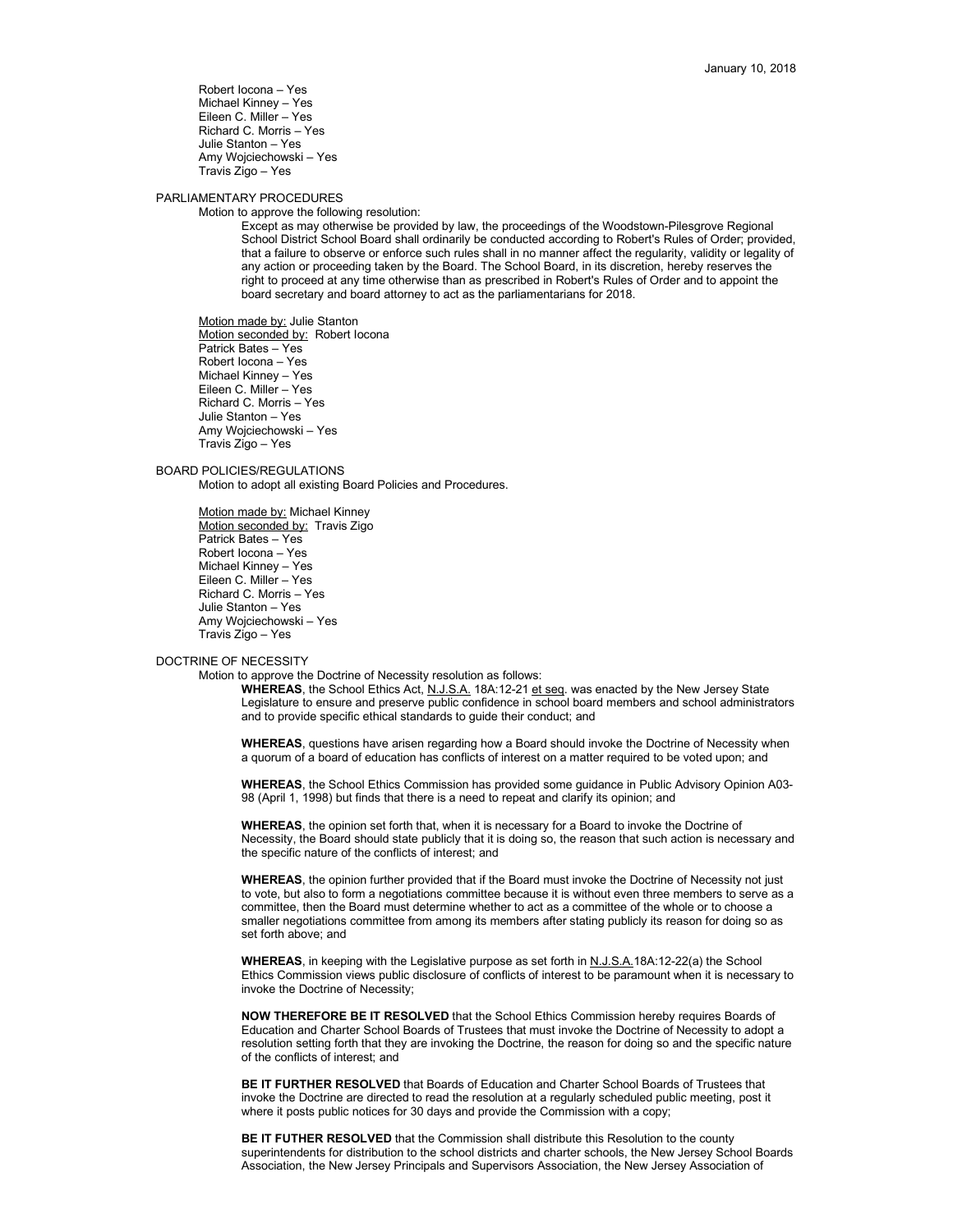School Administrators, the New Jersey Association of School Business Officials and the New Jersey Education Association.

Motion made by: Travis Zigo Motion seconded by: Amy Wojciechowski Patrick Bates – Yes Robert Iocona – Yes Michael Kinney – Yes Eileen C. Miller – Yes Richard C. Morris – Yes Julie Stanton – Yes Amy Wojciechowski – Yes Travis Zigo – Yes

BOARD MEMBER TRAINING

Mrs. Miller reviewed with the Board the mandatory Board Member training requirements.

#### RECESS INTO EXECUTIVE SESSION I

The Open Public Meetings Act allows the Board to enter into executive session for confidential matters (N.J.S.A. 10:4- 12b). Matters discussed in executive session will remain confidential until such time as the need for confidentiality no longer exists.

Motion that the Board of Education enter into executive session, by resolution, to discuss personnel and contracts. It is expected that the executive session will last approximately 30 minutes. The Board will reconvene in open public session immediately following. Formal action may or may not be taken as a result of the executive session. (7:23 p.m.)

Motion made by: Robert Iocona Motion seconded by: Julie Stanton Patrick Bates – Yes Robert Iocona – Yes Michael Kinney – Yes Eileen C. Miller – Yes Richard C. Morris – Yes Julie Stanton – Yes Amy Wojciechowski – Yes Travis Zigo – Yes

RESUMPTION OF PUBLIC PORTION OF THE MEETING

Motion to resume the public portion of the meeting at 7:37 p.m.

Motion made by: Julie Stanton Motion seconded by: Travis Zigo Patrick Bates – Yes Robert Iocona – Yes Michael Kinney – Yes Eileen C. Miller – Yes Richard C. Morris – Yes Julie Stanton – Yes Amy Wojciechowski – Yes Travis Zigo – Yes

### NEW BUSINESS

**Board Appreciation Month** – Mrs. Grossman read the following resolution:

Motion to approve the following resolution:

**WHEREAS**, the mission of the public schools is to meet the diverse educational needs of all children and to empower them to become competent, productive contributors to a democratic society and an everchanging world; and

**WHEREAS,** local school board members are committed to children and believe that all children can be successful learners and that the best education is tailored to the individual needs of the child; and

**WHEREAS,** local school board members work closely with parents, educational professionals, and other community members to create the educational vision we want for our students; and

**WHEREAS,** local school board members are responsible for ensuring the structure that provides a solid foundation for our school system; and

**WHEREAS,** local school board members are strong advocates for public education and are responsible for communicating the needs of the school district to the public and the public's expectations to the district;

**NOW, THEREFORE,** do hereby recognize and express appreciation to the members of the Woodstown-Pilesgrove Regional School Board and proclaim the month of January 2018, as **SCHOOL BOARD RECOGNITION MONTH.** We urge all citizens to join us in recognizing the dedication and hard work of local school board members and in working with them to mold an education system that meets the needs of both today's and tomorrow's children. Thank you.